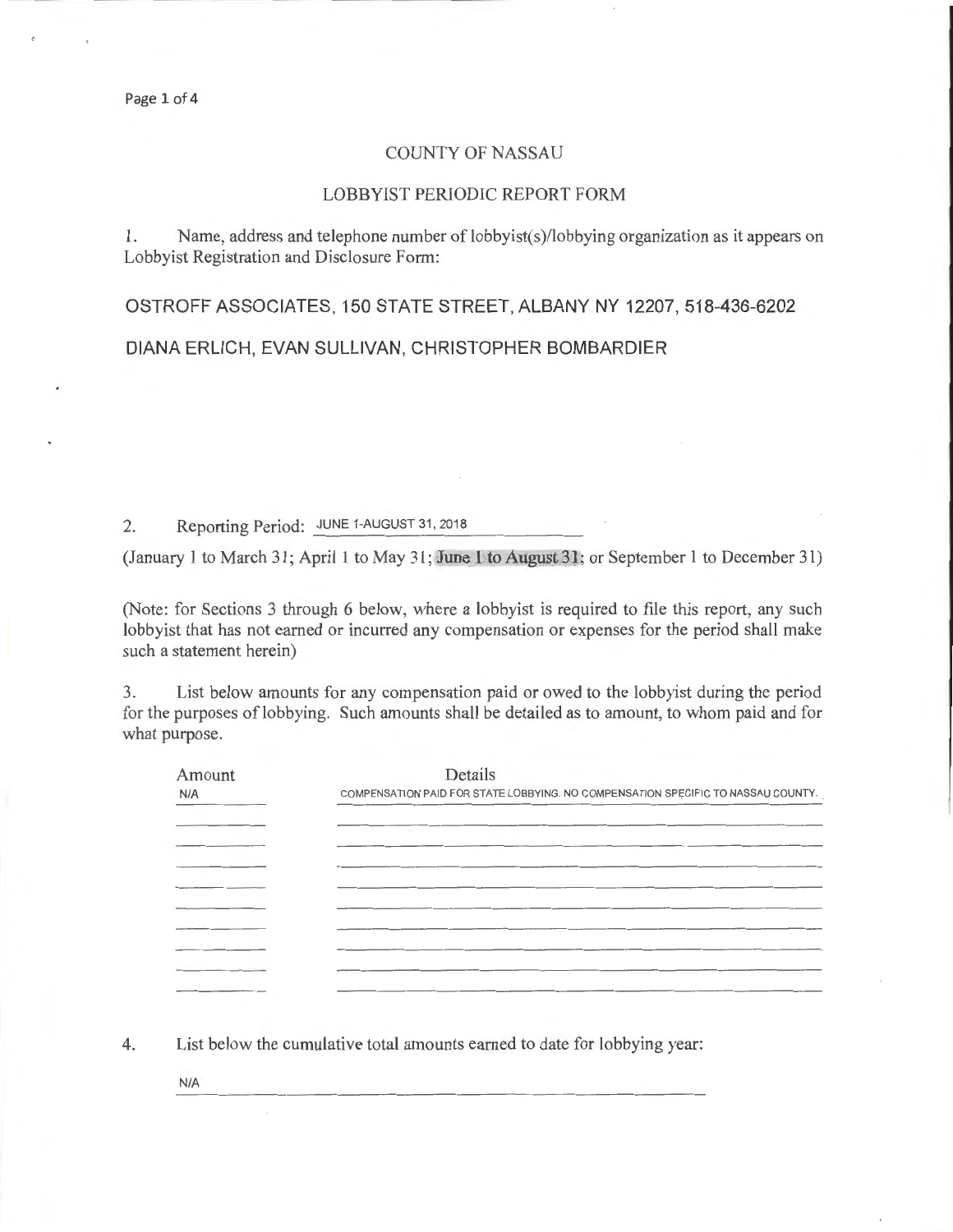Page 2 of 4

5. List below amounts for any expenses expended or incurred by the lobbyist during the period for the purposes of lobbying. Such amounts shall be detailed as to amount, to whom paid and for what purpose.

| Amount | Details |  |  |
|--------|---------|--|--|
| N/A    | N/A     |  |  |
|        |         |  |  |
|        |         |  |  |
|        |         |  |  |
|        |         |  |  |
|        |         |  |  |
|        |         |  |  |
|        |         |  |  |
|        |         |  |  |
|        |         |  |  |

6. List below the cumulative total amounts expended to date for lobbying year:

N/A

(In lieu of completing 7 through 10 below, you may attach a copy of your Lobbyist Registration and Disclosure Form, provided the information has not changed.)

7. List whether and where the lobbyist(s)/lobbying organization is registered as a lobbyist (e.g. Nassau County, New York State):

## NEW YORK STATE, NEW YORK CITY, NASSAU COUNTY

8. Name, address and telephone number of client(s) by whom, or on whose behalf, the lobbyist is retained, employed or designated.

American Traffic Solutions, Inc. 1330 West Southern Avenue, Suite 101 Tempe, Arizona 85282 (480) 596-4673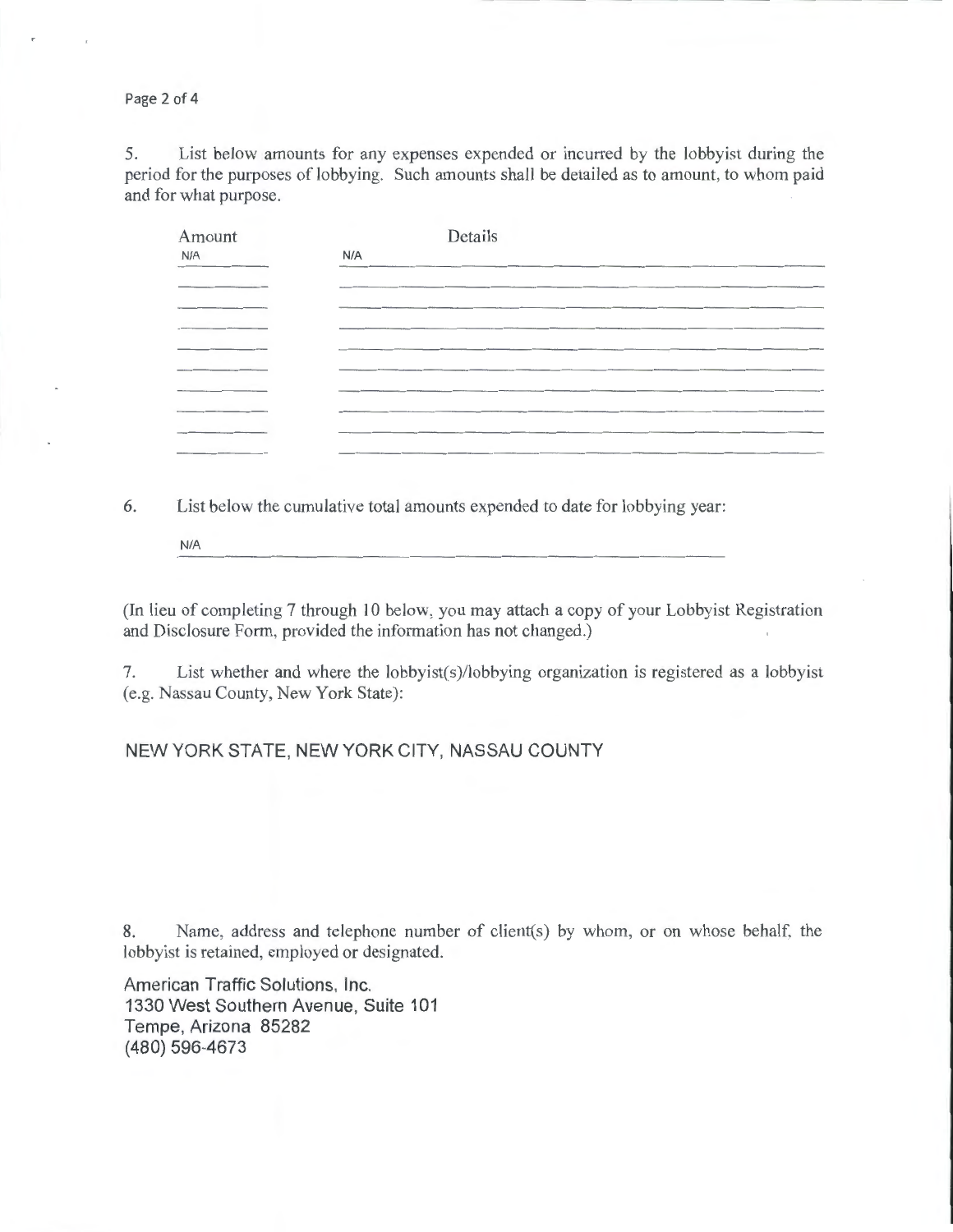Page 3 of 4

 $\bar{\phantom{a}}$ 

Covanta Energy, LLC 445 South Street Morristown, NJ 07960 Phone: 732-274-1400

9. Describe lobbying activity conducted, or to be conducted, in Nassau County, and identify client(s) for each activity listed, during the Reporting Period.

NO LOBBYING ACTIVITY THIS PERIOD.

10. The name of persons, organizations or governmental entities before whom the lobbyist has lobbied during the period.

NO LOBBYING ACTIVITY THIS PERIOD.